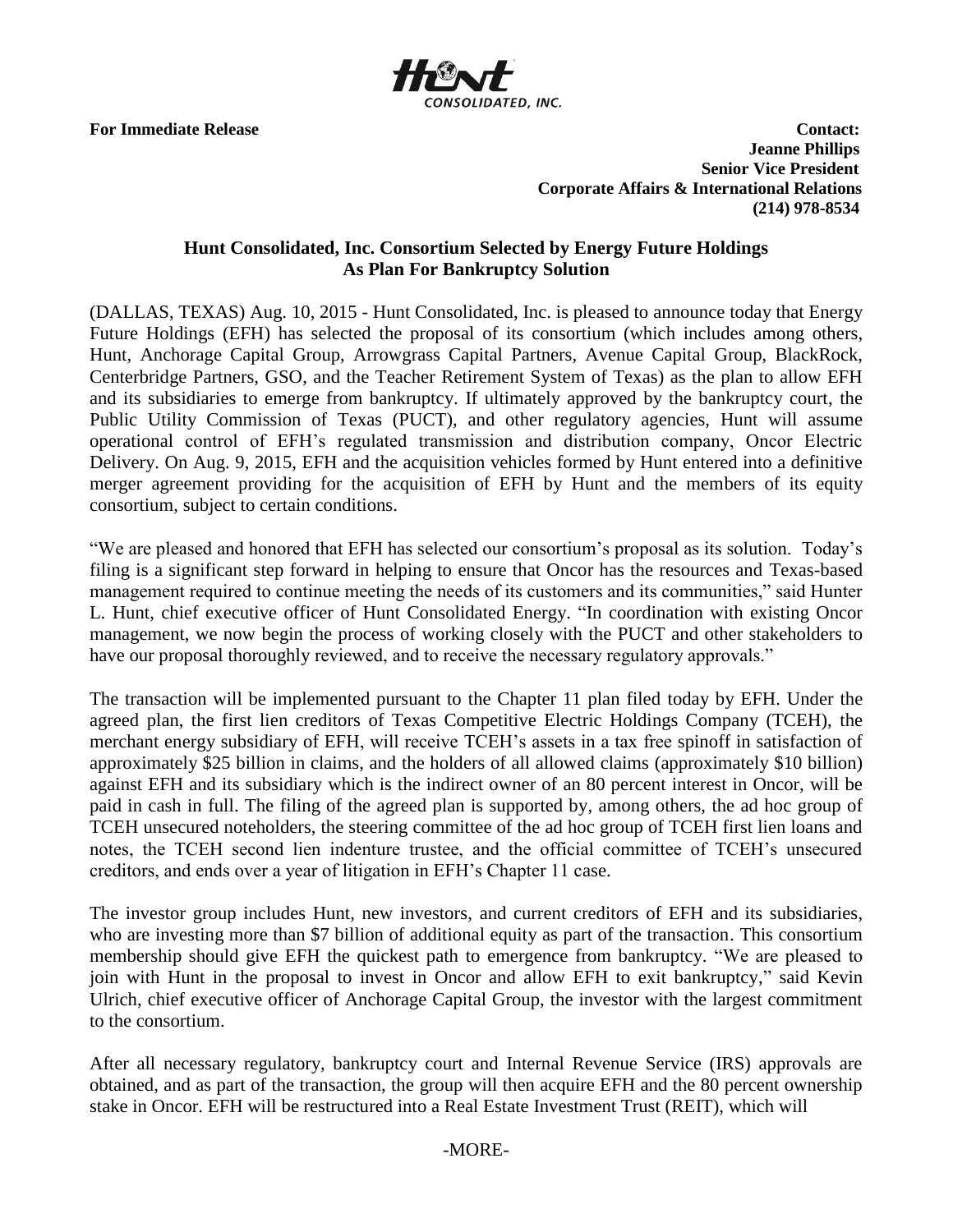

continue to own the transmission and distribution assets currently owned by Oncor. The newly restructured REIT will be owned by the consortium of investors and managed by Hunt. In addition, an operating company will be created and will keep the Oncor name, with its headquarters remaining in Oncor's existing office in Dallas, Texas. It will be responsible for the day-to-day operation, maintenance, and construction of Oncor's existing system. Oncor's existing management team, its employees, and its operating assets will transfer to this operating company, which will be owned and controlled by the Hunt family through the same entity that owns Sharyland Utilities (the Hunt family's other regulated electric utility in Texas). The newly restructured REIT will lease the transmission and distribution assets to Oncor, who will operate the system on the REIT's behalf.

This proposal will require approval from the bankruptcy court, which is expected in the fall. The change in control of Oncor also requires regulatory approval from the PUCT and other regulatory authorities. The application for regulatory approval is expected to be filed with the PUCT in September.

In conjunction with structuring and negotiating the proposed solution, Hunt has been principally advised by Baker Botts L.L.P., while Sutherland Asbill & Brennan LLP and Milbank, Tweed, Hadley & McCloy LLP provided advice specifically related to regulatory and debt financing matters. Morgan Stanley & Co. LLC has acted as lead financial advisor to Hunt on this transaction and is the sole provider of a \$5.5 billion acquisition debt financing commitment to the consortium. In addition, the ad hoc group of TCEH Unsecured Noteholders, who are members of the consortium representing equity commitments of \$6 billion, has played an active role throughout the bankruptcy case has been advised throughout the bankruptcy proceedings and in connection with the consortium proposal by White  $\&$ Case LLP on legal matters and Houlihan Lokey on financial matters.

# **About Hunt Consolidated, Inc. (HCI)**

Hunt Consolidated, Inc. is a diversified holding company for a privately-owned group of entities based in Dallas, Texas, and managed by the Ray L. Hunt family. These entities are engaged in oil and gas exploration and production, refining, power, real estate, ranching and private equity investments. Hunt Consolidated Energy, a subsidiary of HCI, is the holding company for HCI's energy activities. Ray L. Hunt is Executive Chairman of HCI, and Hunter L. Hunt is co-CEO of HCI. Please visit [www.huntconsolidated.com](http://www.huntconsolidated.com/) for more information.

# **About Consortium Investors**

# **Anchorage Capital Group, LLC**

Founded in 2003, Anchorage Capital Group, LLC is a private investment firm focused on the credit, special situations and illiquid investment markets primarily in North America, Europe and Australia. Anchorage Capital focuses on a wide range of assets across the corporate credit spectrum and throughout a company's capital structure.

#### **Arrowgrass Capital Partners**

Arrowgrass Capital Partners is a multi-strategy alternative investment manager that was founded in February 2008. The London headquartered firm manages approximately \$5.0 B on behalf of mainly institutional investors and had 111 employees as of July 1, 2015.